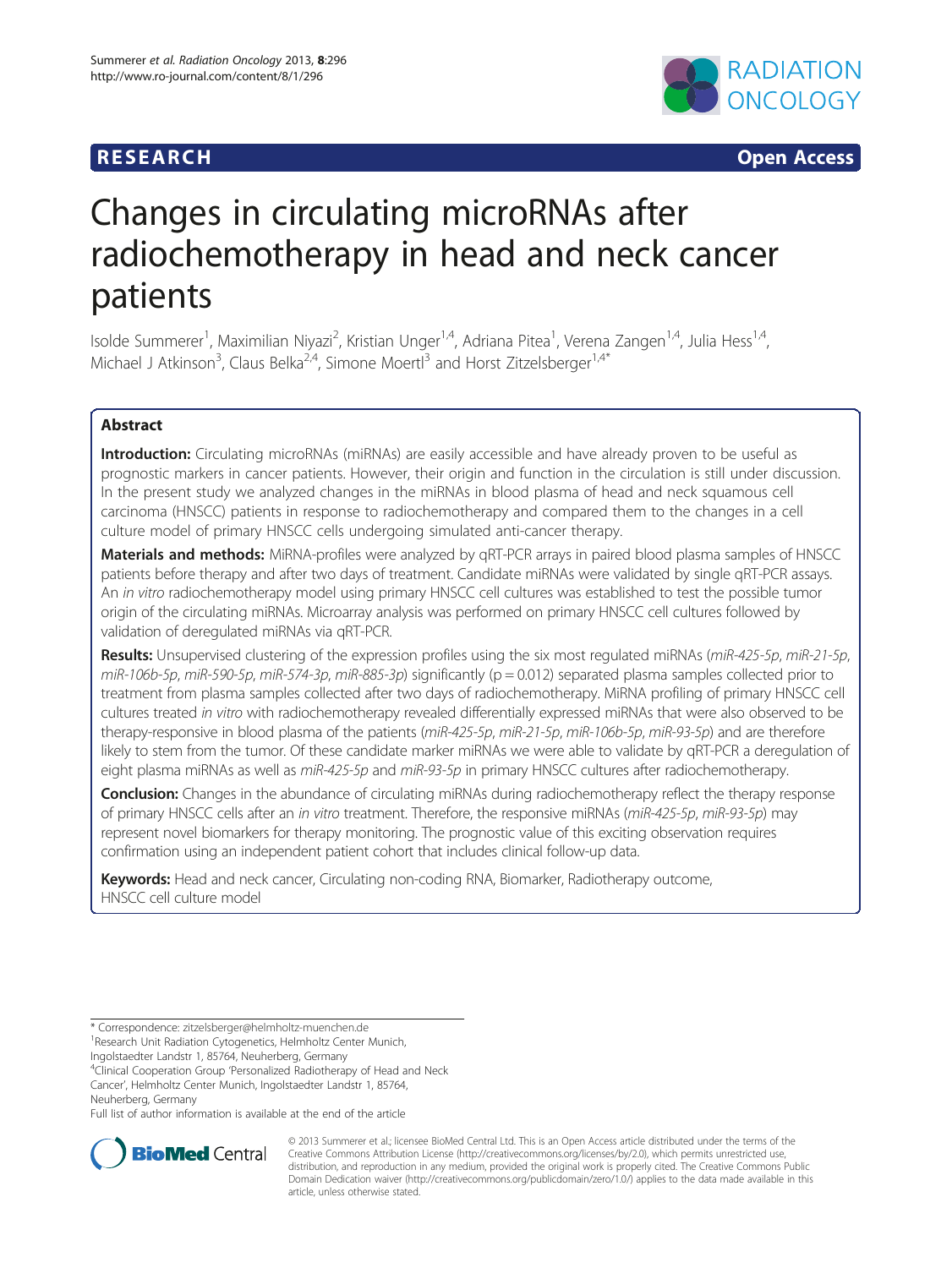# Introduction

Surgical treatment of head and neck squamous cell carcinoma (HNSCC) is limited by the complex anatomy of the tumors and the associated risk of morbidity. Hence, for many patients an alternative treatment strategy of definitive radiotherapy alone or in conjunction with chemotherapy or immunotherapy is required [[1](#page-7-0)]. Despite considerable progress in treatment options, disease recurrence and metastasis with a very strong impact on long-term survival are still the major challenges [[2\]](#page-7-0).

MicroRNAs (miRNAs) are evolutionarily conserved small RNAs, representing a class of regulators of posttranscriptional gene expression. There are more than 2000 mature miRNAs currently annotated in the human genome miRBase (release 19.0) [\[3\]](#page-7-0) potentially targeting over 60% of all proteins [\[4](#page-7-0)]. Fundamental cellular processes including development, apoptosis [\[5](#page-7-0)], cell cycle control, proliferation [\[6](#page-7-0)] and DNA-damage repair [[7\]](#page-7-0) are influenced by miRNAs. During the last decade alterations in miRNA expression have been associated with a number of human diseases, including cancer (reviewed in [[8\]](#page-7-0)). The recent discovery of miRNAs in body fluids such as cerebrospinal fluid [[9](#page-7-0)] and blood plasma [\[10\]](#page-7-0) opens up the possibility of using miRNAs as minimally invasive biomarkers for the prediction of clinical endpoints such as overall survival [\[11,12\]](#page-8-0). The well described 'onco-miR' miR-21 has already been identified as a valuable plasma biomarker with high prognostic power in esophageal squamous cell carcinoma [[13](#page-8-0)] and gastric cancer [\[14\]](#page-8-0).

Since the expression of miRNAs is known to be altered by ionizing radiation at both the cellular level [\[15](#page-8-0)] and plasma levels of mice [\[16\]](#page-8-0), they might serve as easily accessible predictors of the individual response to radiation therapy. Additionally, miRNAs regulate drug sensitivity [[17](#page-8-0)] and influence radioresistance [[18-20\]](#page-8-0). This offers the possibility of using specific plasma miRNAs as biomarkers for optimized treatment decisions.

The present study aimed to identify blood plasma miR-NAs showing a response to radiochemotherapy and further to clarify the origin of these miRNAs in order to use them as minimally invasive tools for therapy monitoring.

For this purpose we compared miRNA levels in samples of blood plasma from HNSCC patients prior to treatment and after the completion of the first two fractions of therapeutic irradiation. MiRNAs displaying altered concentration levels after treatment were further analyzed in peripheral blood mononuclear cells (PBMC) of the same patients to test the hypothesis of PBMCderived alterations of the plasma miRNAs. Moreover, we established an *in vitro* radiochemotherapy model using primary HNSCC cells in order to investigate a potential tumor origin of the therapy-responsive miRNAs in blood plasma.

# Materials and methods Patient samples

Plasma miRNA analysis was performed on 18 patients (17 HNSCC, 1 esophageal adenocarcinoma) treated with local X-ray-irradiation using a linear accelerator (6 MV, Siemens Mevatron M or ELEKTA Synergy®). After a planning (PET-) CT scan 70 Gy were applied to the macroscopic tumor and involved lymph nodes in daily dose fractions of 2 Gy five days per week. The adjuvant lymphatics were irradiated with up to 50 Gy and the high-risk lymphatics (adjacent to the involved lymph node levels) with up to 60 Gy.

16 out of 18 patients received concurrent chemotherapy (12 patients received 5-fluorouracil (5-FU) plus mitomycin C (MMC) [\[21](#page-8-0)], 3 patients MMC and 1 patient cisplatin weekly). None of the patients underwent surgical treatment. 5-FU treatment was usually applied on each of the first 5 days of therapeutic irradiation whereas MMC was applied only on day 5 and day 36 during radiotherapy. Patient characteristics are listed in Table [1.](#page-2-0)

After obtaining ethical approval and informed consent, 15 ml of EDTA-peripheral blood were collected from each patient prior to the first fraction of therapy and within one hour after the second fraction of therapeutic irradiation. EDTA-blood samples were centrifuged at  $350 \times g$  for 10 min within two hours after collection to obtain plasma. To avoid cellular contamination the plasma samples were re-centrifuged at 1,200 × g for 3 min and subsequently at  $14,000 \times g$  for 10 min to remove cell debris.

PBMC were isolated using Ficoll gradient centrifugation. Samples were stored at −20°C until further analysis or at −80°C for long term storage.

The study was approved by the ethics committee of the University of Munich (Germany).

# Primary HNSCC cells

Primary tumor cells were obtained from the fresh tumor biopsies of two HNSCC cases, HN1957 (left maxilla/left nasal floor) and HN2092 (right floor of mouth) received from the Wales Cancer Bank, UK [[22](#page-8-0)]. The tumor tissues were rinsed with PBS, minced and cultivated in keratinocyte media supplemented with L-glutamine, penicillin/streptomycin, EGF, BPE, CaCl<sub>2</sub>, F-12, DMEM (all components: Life Technologies) and 10% FBS at  $37^{\circ}$ C and 5%  $CO<sub>2</sub>$ . To ensure the exclusive cultivation of epithelial cells from tissue particles, fibroblast cells were identified via frequent microscopy and removed by scraping. The FBS-content of the media was continuously reduced down to serum-free cultivation. The epithelial origin of both cultures was assessed by positive cytokeratin staining via immunohistochemistry (Additional file [1](#page-7-0)). Characteristics of the two primary HNSCC cultures are listed in Table [2](#page-2-0).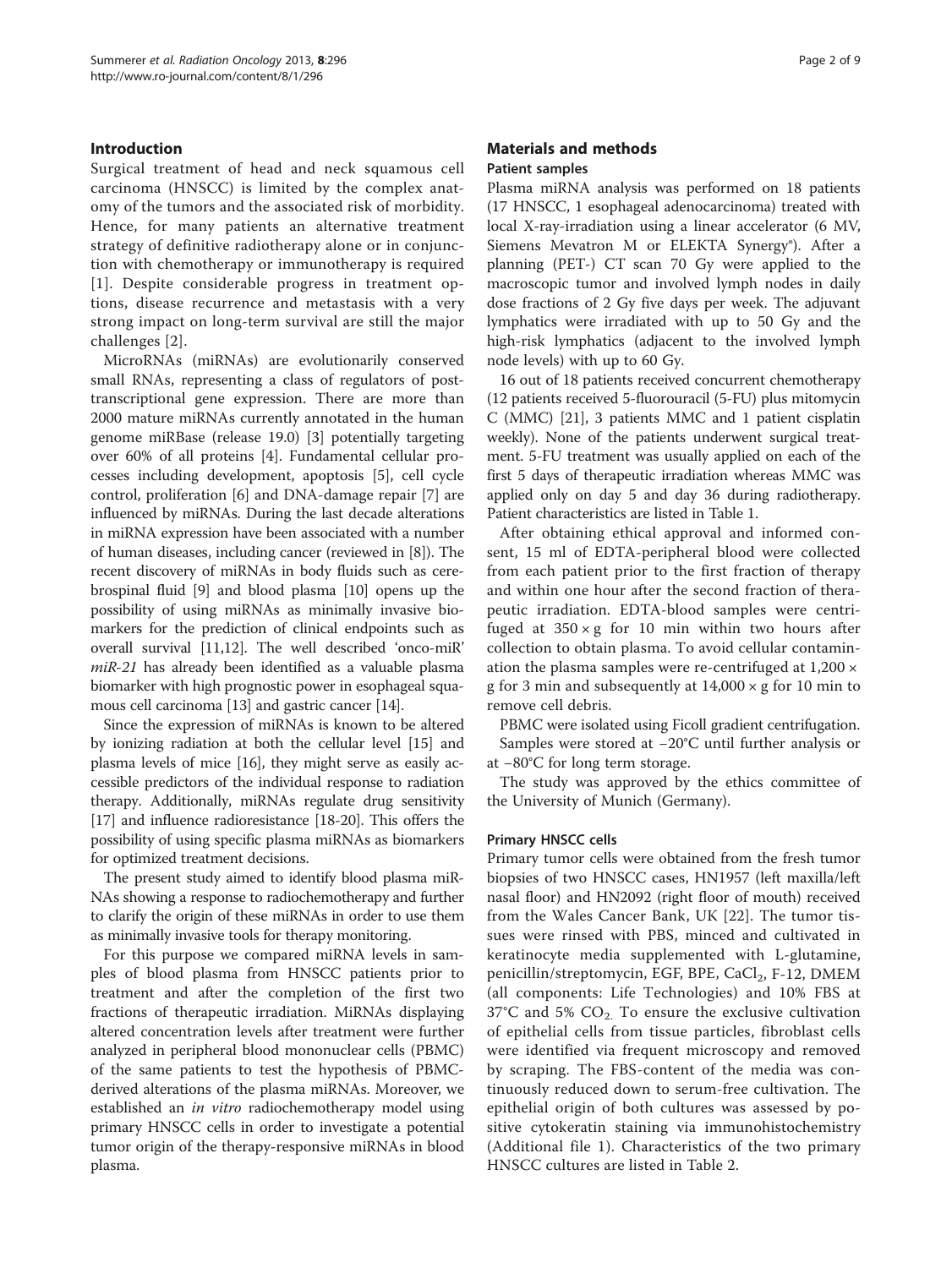<span id="page-2-0"></span>

| Characteristic                                       |                        | Number of patients                       |
|------------------------------------------------------|------------------------|------------------------------------------|
| Gender                                               |                        |                                          |
|                                                      | male                   | 14                                       |
|                                                      | female                 | $\overline{4}$                           |
| Median age, years                                    |                        | 57.9                                     |
| Age range, years                                     |                        | $45.1 - 80.6$                            |
| Tumor site                                           |                        |                                          |
|                                                      | Larynx                 | 5                                        |
|                                                      | Oropharynx             | 3                                        |
|                                                      | Mouth floor            | $\overline{2}$                           |
|                                                      | Tongue                 | $\overline{2}$                           |
|                                                      | Esophagus              | 1                                        |
|                                                      | Hypopharynx            | 1                                        |
|                                                      | Maxilla                | 1                                        |
|                                                      | Nasopharynx            | 1                                        |
|                                                      | Sinuses                | 1                                        |
|                                                      | Soft palate            | 1                                        |
| T-Stage                                              |                        |                                          |
|                                                      | $\overline{1}$         | 4                                        |
|                                                      | $\mathop{  }$          | $\overline{2}$                           |
|                                                      | $\mathbb{H}$           | 6                                        |
|                                                      | $\mathsf{I}\mathsf{V}$ | 6                                        |
| N-Stage                                              |                        |                                          |
|                                                      | N <sub>0</sub>         | $\overline{4}$                           |
|                                                      | N1                     | 4                                        |
|                                                      | N <sub>2</sub>         | 10                                       |
| M-Stage                                              |                        |                                          |
|                                                      | M <sub>0</sub>         | 16                                       |
|                                                      | M1                     | 2                                        |
| Concomitant therapy<br>(in addition to radiotherapy) |                        |                                          |
|                                                      | 5-FU + MMC             | 12 (patient 3, 5-7,<br>$9 - 13, 15 - 17$ |
|                                                      | <b>MMC</b>             | 3 (patient 1, 14, 18)                    |
|                                                      | Cisplatin              | 1 (patient 8)                            |
|                                                      | Cetuximab              | 1 (patient 4)                            |
|                                                      | none                   | 1 (patient 2)                            |
| Acute Toxicity                                       |                        |                                          |
|                                                      | severe                 | 11                                       |
|                                                      | moderate               | 5                                        |
|                                                      | n.a.                   | $\overline{2}$                           |

5-FU = 5-fluorouracil; MMC = mitomycin C;

n.a. = not available.

#### Treatment of HNSCC cells

To model as closely as possible the most frequent chemotherapy treatment we tested different 5-FU treatment

Table 2 Characteristics of primary HNSCC cell cultures

| Characteristic          | <b>HN1957</b>                 | HN2092<br>male       |  |
|-------------------------|-------------------------------|----------------------|--|
| Gender of patient       | female                        |                      |  |
| Age at diagnosis, years | 85                            | 73                   |  |
| Tumor site              | left maxilla/left nasal floor | right floor of mouth |  |
| <b>TNM</b>              | n.a.                          | pT4pN0               |  |
| Cell type               | epithelial                    | epithelial           |  |
|                         |                               |                      |  |

 $na = not available$ .

options using the primary HNSCC cultures. Cell viability was measured using the XTT cell proliferation kit II (Roche) for both cell cultures after applying a wide range of 5-FU doses (Figure [1](#page-3-0)a, b). The 5-FU concentrations were selected to be relatively high, however lying within the linear region of the dose–response curve. Thus, HN1957 cells were treated with 50 μM 5-FU and HN2092 cells, as they showed less sensitivity towards the agent, were treated with 100 μM 5-FU.

Cells were seeded in 60 mm-dishes and 24-well plates for RNA assays and cell viability assays, respectively. On the following day, cells were irradiated with 2 Gy using a <sup>137</sup>Cs source and treated with 5-FU (Sigma; solved in DMSO). Controls were treated with the corresponding volumes of DMSO and sham-irradiated. 24 h after the first irradiation a second fraction of 2 Gy was applied to the 5-FU-treated cells followed by incubation for 1 h at 37°C. Cells were harvested by trypsinization and stored at −20°C until further processing.

# Cell viability assay (XTT)

In order to determine cell viability of cells treated with in vitro radiochemotherapy or 5-FU treatment alone, 24 well plates were used for three biological and two technical replicates of each condition. XTT-assay was conducted using 350 μl of Medium and 150 μl of XTT-labeling mixture. Measurement was performed 24 h after 5-FU treatment.

# Colony forming assay

In order to determine the radiation sensitivity of the primary HNSCC cells, the colony forming assay was performed in 6-well plates (Figure [1c](#page-3-0), d). To ensure stable growth of the primary cells, a feeder layer consisting of the same HNSCC cells was used. Feeder cells were irradiated with 50 Gy in a <sup>60</sup>Co source before seeding in the 6-well plates (10,000 cells/well). The following day, fresh cells for colony formation were plated on the feeder layer. On the following day the cells were irradiated using a  $^{137}Cs$  source with 0, 0.5, 1, 2, 3, 5 or 7.5 Gy. HN1957 colonies were stained with Giemsa six days and HN2092 colonies 12 days after irradiation. Colonies consisting of at least 50 cells were scored. Each colony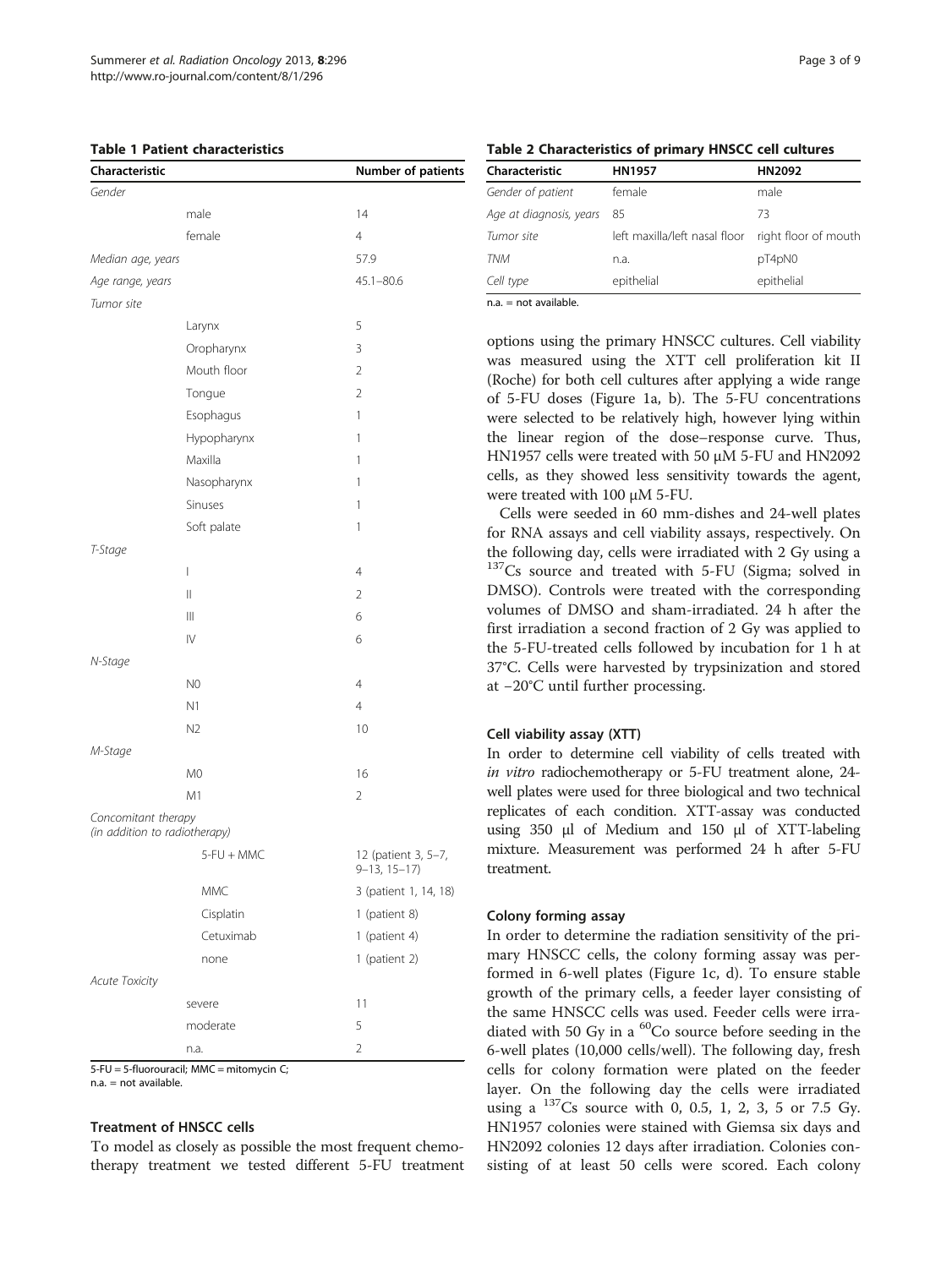<span id="page-3-0"></span>

formation assay was carried out in triplicate and repeated three times.

#### RNA extraction

Total RNA was extracted from 300 μl plasma using the mirVana miRNA Isolation Kit (Ambion) according to the manufacturer's protocol with the following modification: 1,000 μl of lysis buffer was added to 300 μl of plasma. 1.04 fmol of synthetic cel-miR-39 (C. elegans) was added to each plasma sample (300 μl) after the protein denaturation step to normalize sample-to-sample variation in RNA recovery. RNA was finally eluted into 50 μl of pre-heated (95°C) nuclease-free water.

RNA from PBMC was extracted with the mirVana miRNA Isolation Kit (Ambion) according to the manufacturer's protocol. RNA purity was measured by spectrophotometry (OD 260/280 ratio) using a Nanodrop ND-1000 (Thermo Scientific). Ratios were in the range of 1.89 to 2.09.

Extraction of total RNA from primary HNSCC cells was performed using the miRNeasy mini kit (Qiagen)

according to the manufacturer's protocol without DNase digest or small RNA enrichment. OD 260/280 ratios, measured on a Nanodrop ND-1000 (Thermo Scientific), were in the range of 1.92 to 2.04. Additionally, RNA quality was assessed prior to the Agilent microarray experiments using an Agilent 2100 Bioanalyzer (Agilent Technologies). The computed RNA integrity numbers (RINs) ranged from 9.3 to 10.0.

# MiRNA profiling in patient plasma

TaqMan Array Human MicroRNA A Cards v2.0 (Applied Biosystems) representing 377 mature human miRNAs were used to obtain miRNA profiles of the blood plasma samples. Reverse transcription was performed using the TaqMan miRNA reverse transcription kit (Applied Biosystems) in combination with the stemloop megaplex primer pool set A v2.1. Because of the low abundance of circulating miRNA in the starting material we used a fourfold volume of the reaction mix, prepared according to the manufacturer's protocol adding 12 μl of total plasma RNA.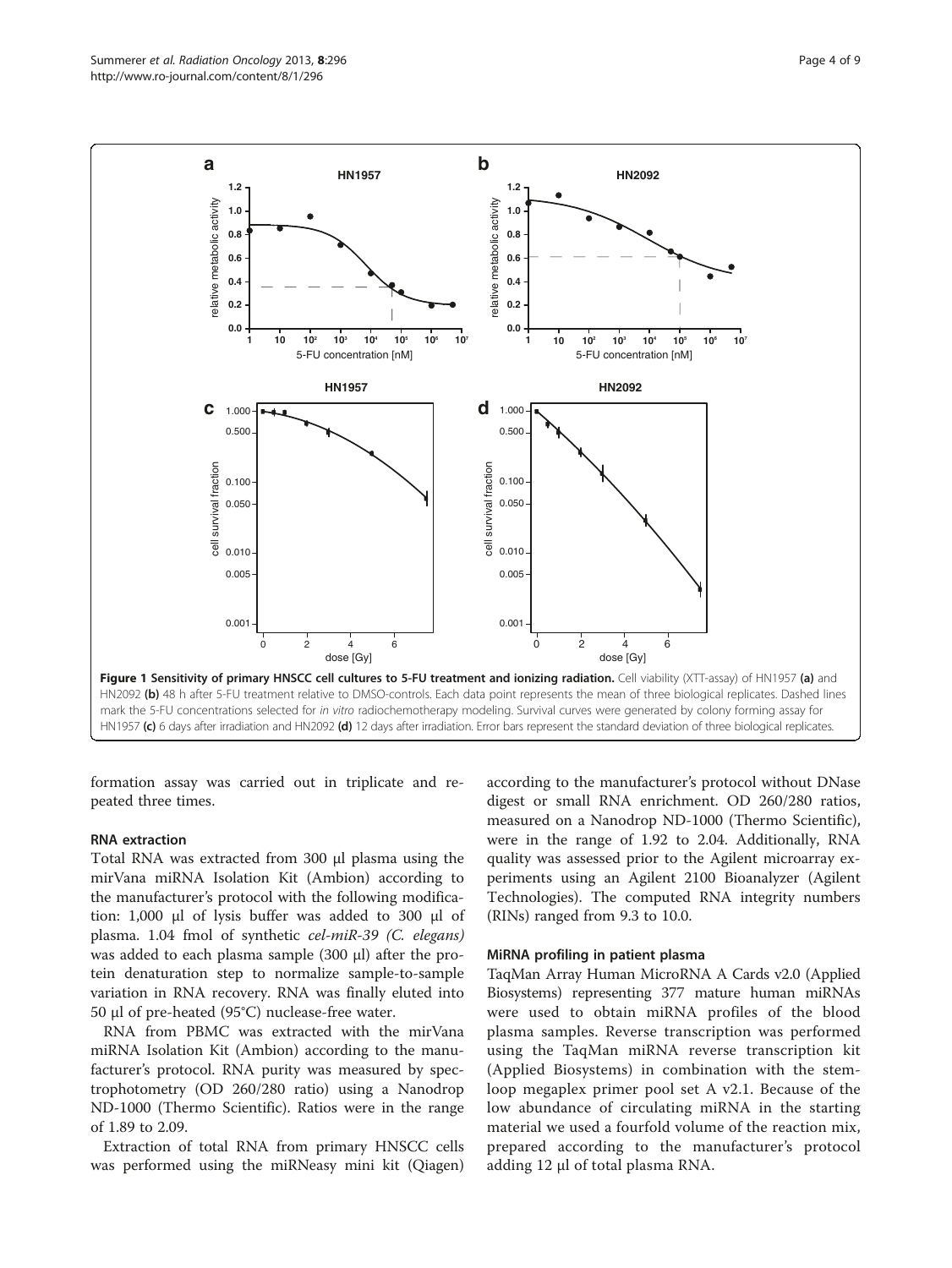For the subsequent quantitative real-time PCR 30 μl of cDNA was used for each array and PCR was carried out on an Applied Biosystems 7900HT. The reaction mixtures were incubated at 50°C for 2 min and 95°C for 10 min, followed by 45 cycles of 95°C for 30 s and 60°C for 1 min. All Ct values were normalized using the median Ct value of all detectable miRNAs on the array.

# MicroRNA profiling in HNSCC cells

To analyze the effects of in vitro radiochemotherapy on the cellular miRNA expression levels Sure Print G3 human 8x60k miRNA microarrays (Agilent Technologies) were used covering 1205 human miRNAs (Sanger miR-Base release 16). 100 ng of total RNA was dephosphorylated and labeled with cyanine 3-cytidine biphosphate including a labeling spike-in solution (Agilent Technologies) to assess the labeling efficiency. After purification of the labeled RNA, the samples were hybridized on the arrays including a hybridization spike-in solution (Agilent Technologies) to monitor hybridization efficiency. Arrays were scanned with a G2505C Sure Scan Microarray Scanner (Agilent Technologies) using Scan Control software. For data processing the following software was used: Feature extraction 10.7 (Agilent Technologies) and Gene-Spring 11.5. MiRNA analysis was conducted with three biological and two technical replicates for each data point. All steps were performed according to the manufacturer's protocol. The raw data were imported into the R statistical platform [[23](#page-8-0)]. The total microRNA gene signal (TGS) was computed by the Agilent Extraction feature. The resulting signal was normalized to the mean signal of all arrays for compensation of systematic technical slide-to-slide variations. A differential expression analysis was performed using the linear model components implemented in *limma* [[24](#page-8-0)] and empirical Bayes methods were applied in order to attain moderated statistics [[25\]](#page-8-0).

# Real-time PCR quantification of individual miRNAs

Reverse transcription was performed using the TaqMan miRNA reverse transcription kit and miRNA-specific stem-loop primers (Applied Biosystems). Reverse transcription was performed on a Cyclone PCR system (Peqlab) according to the manufacturer's protocol. For miRNA assays in plasma samples 3 μl of cDNA was used for reverse transcription because of the low RNA content. Real-time PCR was performed in duplicates and included nontemplate negative controls. PCR was performed on a ViiA 7 real-time PCR System (Applied Biosystems) following the manufacturer's protocol. For plasma samples the miRNA concentration levels were normalized to the spiked-in cel-miR-39, for cellular samples the U6 snRNA was used for normalization. Fold changes were calculated using the  $2^{-\Delta\Delta Ct}$  method [\[26](#page-8-0)].

#### Statistical analysis

To identify differentially expressed miRNAs in plasma samples of patients prior to radiotherapy and after the second fraction of therapeutic irradiation Wilcoxon test was performed. All miRNAs that were detected in less than 30% of either control samples or irradiated samples were excluded from further analysis. Unsupervised hierarchical clustering was performed using the top distinctive miRNAs applying the parameters maximum distance and Ward's method. Fisher's exact test was applied to check for significant clustering of samples from patients prior to treatment and those collected after treatment. P values < 0.05 were considered statistically significant.

Correlation coefficients for miRNA changes in PBMC and plasma as well as in arrays and single assays were calculated using Pearson correlation. All statistical analyses were performed using The R Project for Statistical Computing [\[23\]](#page-8-0).

# Results

MiRNA profiling of the plasma samples from 18 head and neck cancer patients revealed 54 miRNAs with altered expression levels after treatment (Additional file [2](#page-7-0)). Unsupervised hierarchical clustering using the expression levels of the top six significantly deregulated miRNAs revealed two main clusters. Cluster 1 represents ten samples collected prior to treatment and two samples collected after treatment, whereas cluster 2 consists of eight pretreatment samples and 16 post-treatment samples. Consequently, the miRNA profiles of these six miRNAs differentiated significantly ( $p = 0.012$ ) between samples collected before therapy and those collected after two days of treatment (Figure [2](#page-5-0)). For technical validation of the array data eight miRNAs (miR-590-5p, miR-574-3p, miR-425-5p, miR-885-3p, miR-21-5p, miR-28-3p, miR-195-5p,  $mik-191-5p$ ) were selected from the top list<br>of deregulated miRNAs, Additionally,  $mik-150-5p$ , and of deregulated miRNAs. Additionally, miR-150-5p and  $miR-142-3p$ , both known to play a role in esophageal carcinoma [[27,28\]](#page-8-0), were used for validation. For these ten miRNAs the differences between the two groups were validated using single qRT-PCR assays. The correlation coefficients of the normalized Ct values demonstrated a good correlation between the results of the TaqMan low density array and the TaqMan single assays for most of the tested miRNAs (Additional file [3](#page-7-0)). The single assays of *miR-590-5p* and *miR-885-3p* were below the detection level in almost all plasma samples and were consequently excluded from further analyses.

Many plasma miRNAs are known to originate from peripheral blood mononuclear cells (PBMC) [[29](#page-8-0)]. Therefore, we measured the expression levels of the candidate therapy biomarker miRNAs (miR-574-3p, miR-425-5p, miR-21-5p, miR-28-3p, miR-195-5p, miR- $150-5p$ ,  $miR-142-3p$ ) in PBMC samples obtained from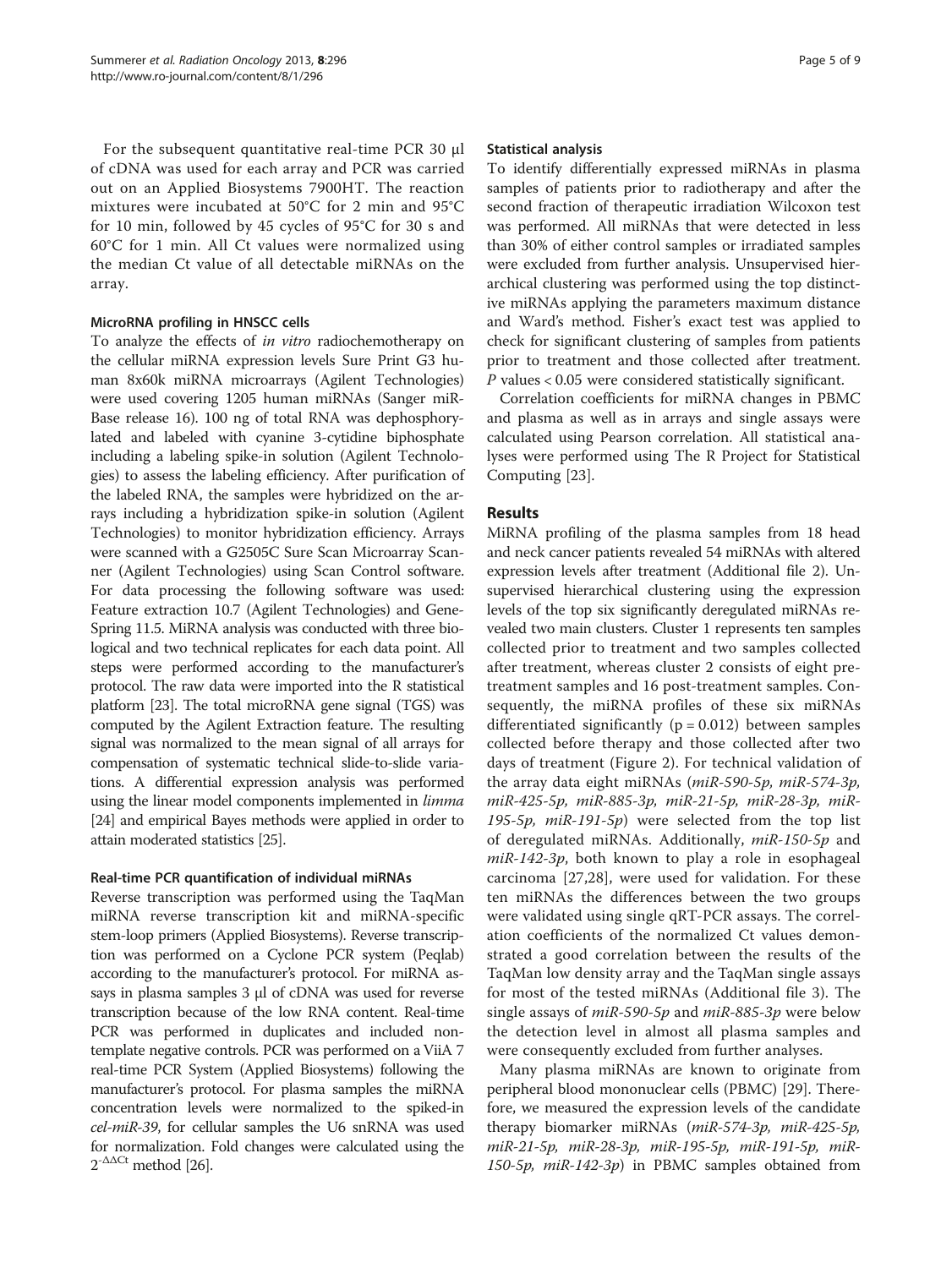<span id="page-5-0"></span>

the same patients. Correlation coefficients of the normalized Ct values indicated that the changed miRNA levels after treatment do not originate from PBMC (Additional file [4](#page-7-0)).

In order to further investigate whether the plasma miRNA changes following tumor therapy originate from the tumor cells we established an in vitro radiochemotherapy model using primary HNSCC from two different patients, HN1957 and HN2092 (Table [2\)](#page-2-0).

For assessment of the sensitivity of the primary tumor cells to 5-FU and to ionizing radiation dose-response curves (Figure [1a](#page-3-0), b) and survival curves (Figure [1](#page-3-0)c, d) were generated, respectively. HN2092 cells showed higher sensitivity to ionizing radiation but lower sensitivity to 5-FU treatment compared to HN1957 cells. In order to simulate the treatment of the patient samples in the present study cells were irradiated with 2 Gy followed by treatment with 5-FU and on the following day irradiation with a second 2 Gy fraction. Subsequent measurement of the cell viability (24 h after 5-FU treatment) showed no significant effect of 5-FU or irradiation on HN2092 cell cultures, whereas cell viability of HN1957 cell cultures was already reduced by 5-FU treatment alone with a significant additive effect of irradiation on the cell viability (Figure [3](#page-6-0)).

MiRNA profiling using Agilent microarrays in the sham-irradiated and DMSO-treated control cells compared to cells treated with in vitro radiochemotherapy revealed several miRNAs that differentiate control cells and treated cells for HN1957 and HN2092 (Additional files [5](#page-7-0) and [6\)](#page-7-0). We selected three miRNAs (miR-425-5p, miR-21-5p, miR-106b-5p) that were altered after in vitro treatment and were also in the top list of therapyresponsive miRNAs in patient plasma samples after in vivo tumor therapy. Additionally, miR-93-5p was included as it shows deregulation after in vitro treatment and in vivo treatment in most of the patients, although it is not among the top significant therapy-responsive miRNAs due to the different directions of regulation (Additional file [7](#page-7-0)). For these miRNAs we conducted TaqMan single assays in control and treated cells to validate the array results. The qRT-PCR assays confirmed an up-regulation of miR-425-5p with a *p* value close to the significance level ( $p = 0.552$ ) in HN1957 cell cultures, while for miR-93-5p a significant down-regulation (p < 0.001) in HN2092 cell cultures became apparent (Table [3](#page-6-0)). Thus, at least two of the four treatment-regulated plasma miRNAs are likely to be associated with the direct response of tumor cells to treatment.

# **Discussion**

The present study aimed to identify circulating miRNA markers in the plasma of HNSCC patients that are indicative of the efficacy of radiochemotherapy. Our finding that a limited panel of deregulated plasma miRNAs discriminates between pre- and post-radiochemotherapy samples (Figure 2) supports previous evidence [\[16](#page-8-0)] for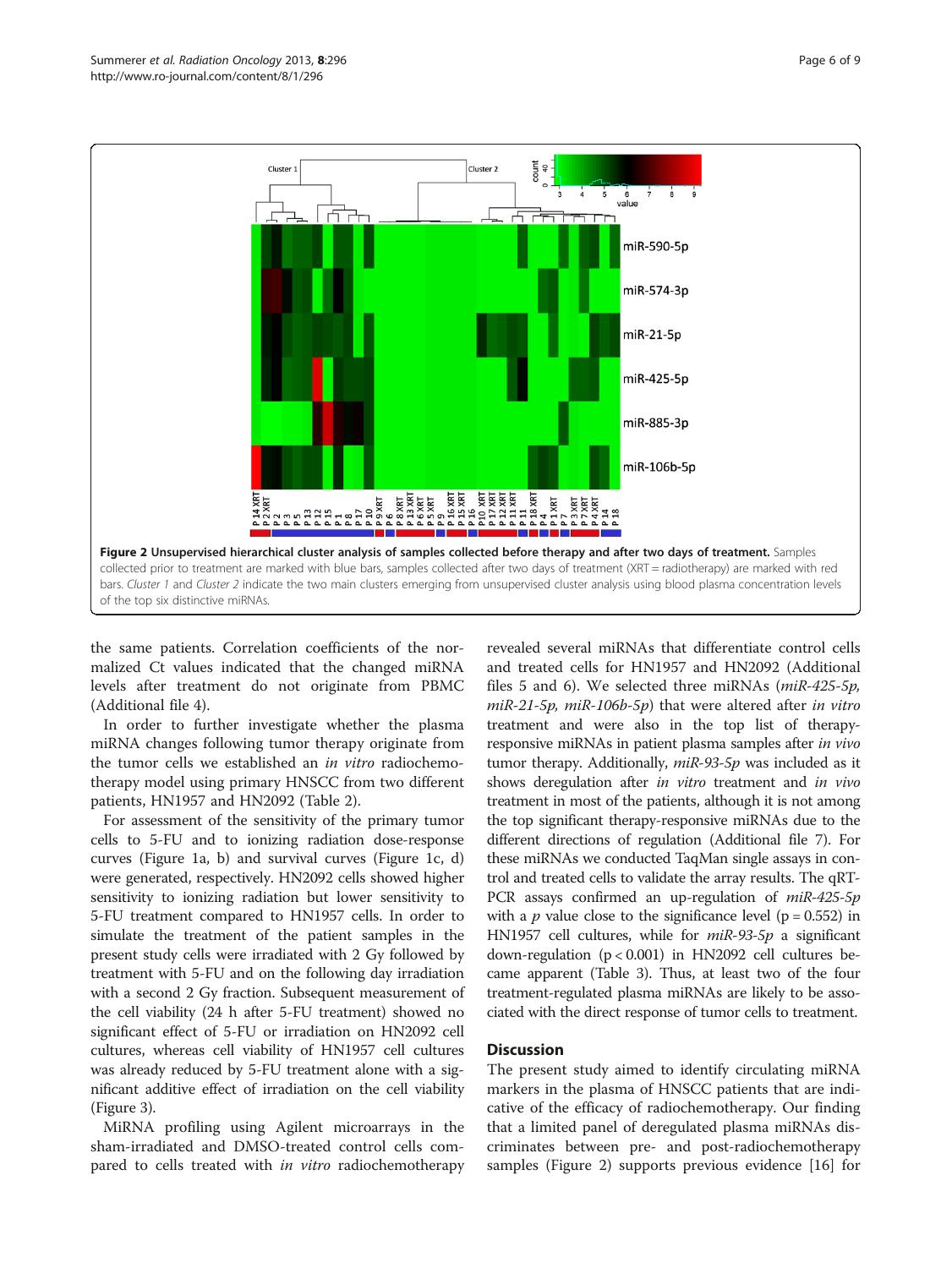<span id="page-6-0"></span>

the potential use of plasma miRNAs as radiationresponsive biomarkers. Moreover, several candidates altered after the second fraction of therapeutic irradiation, such as miR-93-5p, miR-142-3p, miR-106b-5p, miR-191-5p and miR-21-5p (Additional file [2](#page-7-0)) have been previously described to be induced by ionizing radiation [[30](#page-8-0)].

Although it is known that circulating miRNAs are present in stable forms, there is still uncertainty about their transport and cellular origin (reviewed in [\[31](#page-8-0)]). Since circulating miRNAs may originate from blood cells [[29\]](#page-8-0) we tested the hypothesis that the observed therapyresponsive plasma miRNAs originate from peripheral blood mononuclear cells (PBMC) of the same patients. Our analyses of the miRNA profiles of PBMC revealed no significant correlation between the miRNA expression in PBMC and plasma in patients before or after

treatment (Additional file [4\)](#page-7-0). We conclude that the plasma miRNA changes detected in response to anticancer therapy are most likely not originating from circulating PBMC.

It has frequently been hypothesized that plasma miR-NAs originate from tumor cells, either based on active secretion [\[32](#page-8-0)] or in apoptotic bodies released from dead tumor cells [\[33](#page-8-0)]. This is supported by the present study as several candidates among the top significant plasma miRNAs that were altered after radiochemotherapy (Additional file [2\)](#page-7-0) have already been reported to be tumor markers before. MiR-195-5p, miR-574-3p and miR-28-3p have been described as being differentially expressed in esophageal squamous cell carcinoma [[34,35](#page-8-0)]. MiR-191-5p and miR-21-5p play a role in lung cancer diagnosis and prognosis [\[36\]](#page-8-0), while  $miR-21-5p$  in plasma also is known to serve as prognostic marker in esophageal cancer patients [\[13\]](#page-8-0). Taken together, these reports indicate that the observed changes in plasma miRNAs in our study might be related to therapy effects on tumor cells.

To further strengthen this hypothesis we investigated the miRNA expression of primary HNSCC cell cultures under simulated radiochemotherapeutic treatment in vitro. The results of the miRNA expression analysis of this *in vitro* model further supported the assumption that the observed plasma miRNA changes are likely to originate from the tumor cells. We were able to show a significant deregulation of four plasma miRNAs in HN1957 cell cultures (miR-425-5p, miR-21-5p, miR- $106b-5p$ ,  $miR-93-5p$  and one plasma miRNA in HN2092 cell cultures (miR-93-5p) by microarray profiling. The observation that the same miRNAs were altered in both tumor cells and plasma leads us to conclude that plasma miRNA changes following radiochemotherapeutic treatment are the result of miRNA release from damaged tumor cells. The observed differences in deregulated miR-NAs between the two cell cultures, however, were not comparable. The two primary HNSCC cell cultures had different responses to radiochemotherapeutic treatment. This may be due to differences in the responsiveness of the cell cultures. Indeed, the cell viability assay (XTT) exhibited a significant effect 24 h after irradiation and 5-FU

Table 3 MicroRNAs significantly deregulated after radiochemotherapeutic treatment in primary HNSCC cell cultures and in plasma of HNSCC patients

|             | <b>Agilent microarray</b> |                          | TagMan single gRT-PCR assay |                          |
|-------------|---------------------------|--------------------------|-----------------------------|--------------------------|
| miRNA       | <b>HN1957</b>             | HN2092                   | <b>HN1957</b>               | HN2092                   |
|             | FC $(p$ value)            | FC (p value)             | FC(p value)                 | FC(p value)              |
| miR-425-5p  | 1.27(0.004)               | $\overline{\phantom{a}}$ | 1.28 (0.052)                | -                        |
| $miR-21-5p$ | 1.11(0.031)               | $\overline{\phantom{a}}$ | 1.11(0.543)                 | -                        |
| miR-106b-5p | 0.95(0.042)               | -                        | 1.04 (0.830)                | $\overline{\phantom{a}}$ |
| miR-93-5p   | 0.92(0.023)               | 0.96(0.001)              | 1.03 (0.552)                | 0.84(0.000)              |
|             |                           |                          |                             |                          |

 $FC = fold$  change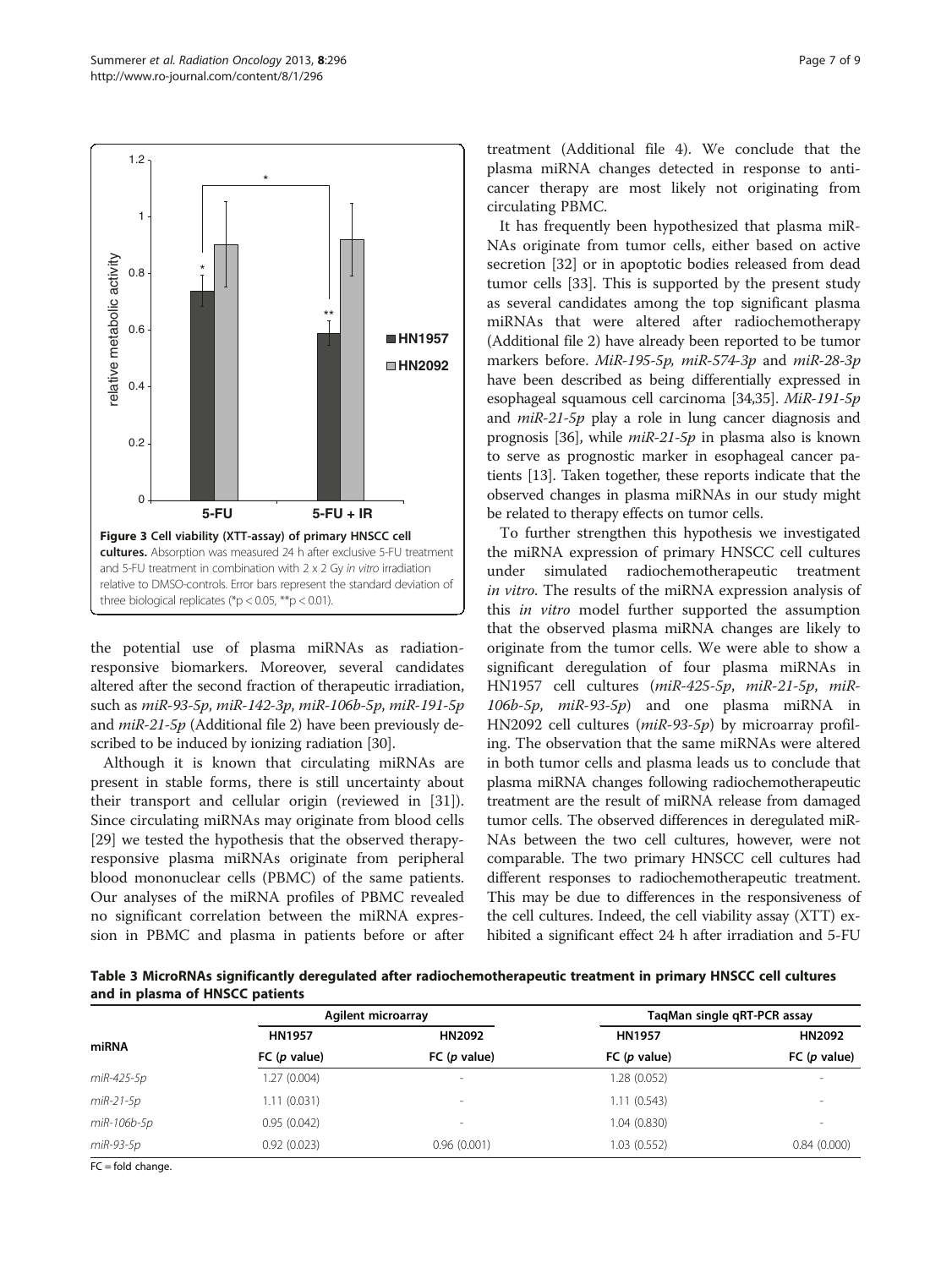<span id="page-7-0"></span>treatment on HN1957 cells, but not on HN2092 cells (Figure [3](#page-6-0)). This reflects a higher short-term toxicity of the treatment on HN1957 cell cultures compared to HN2092 cell cultures, whereas the long-term effect of irradiation is stronger on HN2092 cell cultures as shown in the colony forming assay (Figure [1c](#page-3-0), d). The common deregulation of 43 miRNAs in both primary HNSCC cell cultures (Additional files 5 and 6) suggests a similar miRNA response to therapeutic treatment independent from the individual tumor. We also observed differences in the miRNA response of both HNSCC cell cultures, which might reflect variations in the individual sensitivity to radiation and chemotherapeutic treatment (Figure [1](#page-3-0)).

The major finding of this study, i.e. therapy-related miRNA expression in the blood plasma is similar to miRNA changes reported for treated tumor cells, is not only based on global miRNA array screens but was also technically validated by qRT-PCR studies of the most distinctive miRNAs (Table [3](#page-6-0)). We identified miR-425-5p (HN1957) and  $miR-93-5p$  (HN2092) as top candidates of commonly deregulated miRNAs in primary HNSCC cell cultures and blood plasma of HNSCC patients.

In conclusion, the present study compared miRNA data from blood plasma of radiochemotherapy-treated HNSCC patients and from an *in vitro* model of primary tumor cell radiochemotherapy. This comparison sheds light on the origin and potential use of circulating miR-NAs in the blood plasma of HNSCC patients as therapyresponsive biomarkers. We will further integrate these therapy-responsive plasma miRNAs with clinical data of the patients (e.g. overall survival) and seek for independent validation in another patient cohort in order to evaluate their potential for prognostic use. The established HNSCC cell culture model further allows us to investigate the molecular interactome of the deregulated miRNA candidates by adding mRNA expression data and subsequent integrative data analysis.

The current study strongly suggests that alterations of miRNAs following radiochemotherapy in the blood plasma are associated with the tumor response to therapy and therefore might represent novel biomarkers for therapy monitoring.

# Additional files

[Additional file 1:](http://www.biomedcentral.com/content/supplementary/1748-717X-8-296-S1.zip) Immunohistochemical cytokeratin-staining of primary HNSCC cultures.

[Additional file 2:](http://www.biomedcentral.com/content/supplementary/1748-717X-8-296-S2.doc) Therapy-responsive microRNAs in plasma samples of 18 head and neck cancer patients.

[Additional file 3:](http://www.biomedcentral.com/content/supplementary/1748-717X-8-296-S3.doc) Correlation coefficients of normalized Ct values (ΔCt) of plasma miRNAs analyzed with arrays and single assays.

[Additional file 4:](http://www.biomedcentral.com/content/supplementary/1748-717X-8-296-S4.doc) Correlation coefficients of normalized Ct values (ΔCt) of miRNAs analyzed with TaqMan single assays in PBMC and plasma.

[Additional file 5:](http://www.biomedcentral.com/content/supplementary/1748-717X-8-296-S5.doc) Significantly deregulated microRNAs in HN1957 primary cell cultures after in vitro radiochemotherapy.

[Additional file 6:](http://www.biomedcentral.com/content/supplementary/1748-717X-8-296-S6.doc) Significantly deregulated microRNAs in HN2092 primary cell cultures after in vitro radiochemotherapy.

[Additional file 7:](http://www.biomedcentral.com/content/supplementary/1748-717X-8-296-S7.zip) Expression levels of miR-93-5p in plasma of 18 head and neck cancer patients prior and post treatment.

#### Competing interests

The authors declare that they have no competing interests.

#### Authors' contributions

IS: Experiments, manuscript, MN: Patient recruitment, ethics approval, AP: Biostatistics analysis, KU: Bioinformatics and biostatistics analysis, Support for experimental design/concept, VZ: Establishment of primary HNSCC cell cultures, JH: Support for microarray experiments, MJA: Support for planning of experiments, CB: Review of clinical data of patients, SM: Conceived the project, designed the in vivo study, HZ: Study design and critical revision of the manuscript. All authors read and approved the final manuscript.

#### Acknowledgements

We thank Klaudia Winkler, Aaron Selmeier and Claire Innerlohinger for their excellent technical assistance. We further thank Herbert Braselmann for the graphical design of survival curves as well as Maya Flieger for the collection of clinical data of the patients and the support for patient recruitment. Tissue samples were obtained from the Wales Cancer Bank, which is funded by the Wales Assembly Government and Cancer Research Wales. Other investigators may have received specimens from the same subjects.

#### Author details

<sup>1</sup> Research Unit Radiation Cytogenetics, Helmholtz Center Munich, Ingolstaedter Landstr 1, 85764, Neuherberg, Germany. <sup>2</sup>Department of Radiation Oncology, University of Munich, Marchioninistr 15, 81377, Munich, Germany.<sup>3</sup>Institute of Radiation Biology, Helmholtz Center Munich Ingolstaedter Landstr 1, 85764, Neuherberg, Germany. <sup>4</sup>Clinical Cooperation Group 'Personalized Radiotherapy of Head and Neck Cancer', Helmholtz Center Munich, Ingolstaedter Landstr 1, 85764, Neuherberg, Germany.

#### Received: 13 November 2013 Accepted: 23 December 2013 Published: 28 December 2013

#### References

- 1. May JT, Rao N, Sabater RD, Boutrid H, Caudell JJ, Merchant F, Han G, Padhya TA, Mccaffrey JC, Tanvetyanon T, Deconti R, Kish J, Mccaffrey TV, Trotti A: Intensity-modulated radiation therapy as primary treatment for oropharyngeal squamous cell carcinoma. Head & neck 2013, 35:1796–1800.
- 2. Ho AS, Kraus DH, Ganly I, Lee NY, Shah JP, Morris LG: Decision making in the management of recurrent head and neck cancer. Head & neck 2013, 36:144–151.
- 3. miRBase: the microRNA database. [www.miRbase.org.](http://www.mirbase.org)
- 4. Friedman RC, Farh KK-H, Burge CB, Bartel DP: Most mammalian mRNAs are conserved targets of microRNAs. Genome Res 2009, 19:92–105.
- 5. Liu X, Jiang L, Wang A, Yu J, Shi F, Zhou X: MicroRNA-138 suppresses invasion and promotes apoptosis in head and neck squamous cell carcinoma cell lines. Cancer Lett 2009, 286:217–222.
- 6. Novello C, Pazzaglia L, Cingolani C, Conti A, Quattrini I, Manara MC, Tognon M, Picci P, Benassi MS: miRNA expression profile in human osteosarcoma: role of miR-1 and miR-133b in proliferation and cell cycle control. Int j of oncol 2013, 42:667–675.
- 7. Wu CW, Dong YJ, Liang QY, He XQ, Ng SS, Chan FK, Sung JJ, Yu J: MicroRNA-18a attenuates DNA damage repair through suppressing the expression of ataxia telangiectasia mutated in Colorectal cancer. PloS one 2013, 8:e57036.
- 8. Calin GA, Croce CM: MicroRNA signatures in human cancers. Nat Rev Cancer 2006, 6:857–866.
- 9. Gallego J, Gordon M, Claycomb K, Bhatt M, Lencz T, Malhotra A: In vivo microRNA detection and quantitation in cerebrospinal fluid. J Mol Neurosci 2012, 47:243–248.
- 10. Mitchell PS, Parkin RK, Kroh EM, Fritz BR, Wyman SK, Pogosova-Agadjanyan EL, Peterson A, Noteboom J, O'briant KC, Allen A, Lin DW, Urban N, Drescher